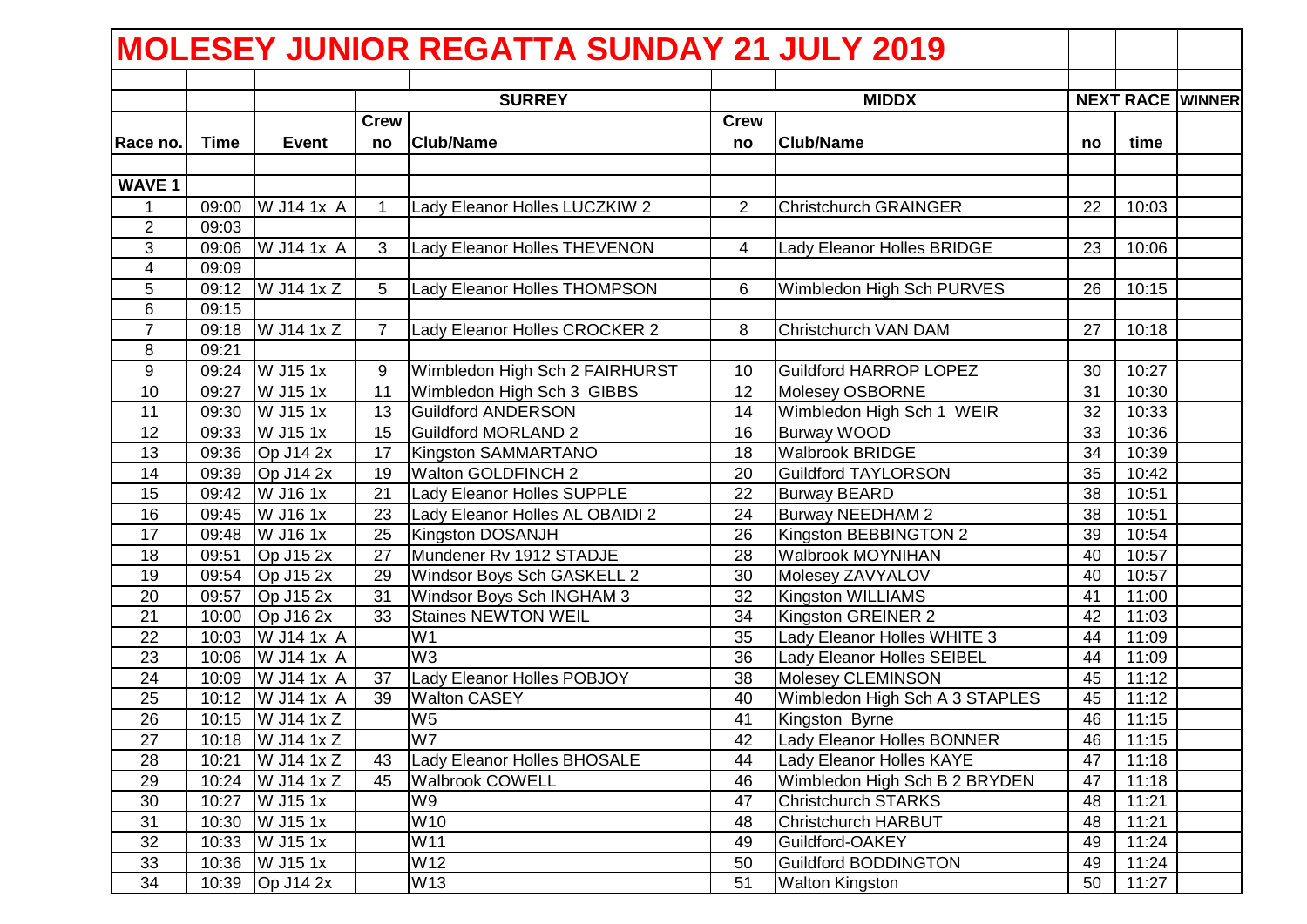| 35              |       | $\overline{10:}42$ Op J14 2x      |     | W14                                | 52  | <b>Walbrook FINNIGAN</b>           | 50           | 11:27               |  |
|-----------------|-------|-----------------------------------|-----|------------------------------------|-----|------------------------------------|--------------|---------------------|--|
| 36              |       | 10:45 Op J14 2x                   | 53  | <b>Walton DACHTLER</b>             | 54  | <b>Windsor Boys Sch JAFRI</b>      | 51           | 11:30               |  |
| 37              | 10:48 | $Op$ J14 2x                       | 55  | <b>Christchurch PEARSON</b>        | 56  | Molesey NEWMAN                     | 51           | 11:30               |  |
| 38              | 10:51 | W J16 1x                          |     | W15                                |     | W <sub>16</sub>                    | 52           | 11:33               |  |
| 39              | 10:54 | W J16 1x                          |     | <b>W17</b>                         | 57  | Lady Eleanor Holles COVINGTON      | 52           | 11:33               |  |
| 40              | 10:57 | Op $J15$ 2x                       |     | W18                                |     | W19                                | 53           | 11:36               |  |
| 41              | 11:00 | $\overline{OP}$ J15 2x            |     | W20                                | 58  | <b>Burway DAWSON</b>               | 53           | 11:36               |  |
| 42              | 11:03 | Op J16 2x                         |     | W21                                | 59  | Kingston HARRISON 2                | 54           | 11:39               |  |
| 43              |       | 11:06 Op J16 2x                   | 60  | <b>Windsor Boys Sch WELLINGTON</b> | 61  | Staines HOLLOWAY 2                 | 54           | 11:39               |  |
| 44              |       | 11:09   W J14 1x A                |     | W22                                |     | W23                                | 55           | 11:42               |  |
| 45              |       | $11:12$ W J14 1x A                |     | W24                                |     | W25                                | 55           | 11:42               |  |
| 46              |       | 11:15   W J14 1x Z                |     | W26                                |     | W27                                | 56           | 11:45               |  |
| 47              | 11:18 | $\overline{W}$ J14 1x Z           |     | W28                                |     | W29                                | 56           | 11:45               |  |
| 48              | 11:21 | W J15 1x                          |     | W30                                |     | W31                                | 57           | $\overline{1}$ 1:48 |  |
| 49              | 11:24 | W J15 1x                          |     | W32                                |     | <b>W33</b>                         | 57           | 11:48               |  |
| 50              | 11:27 | Op $J14$ 2x                       |     | W34                                |     | W35                                | 58           | 11:51               |  |
| 51              | 11:30 | $Op$ J14 2x                       |     | W36                                |     | <b>W37</b>                         | 58           | 11:51               |  |
| 52              | 11:33 | W J16 1x                          |     | W38                                |     | W39                                | <b>FINAL</b> |                     |  |
| 53              | 11:36 | $Op$ J15 2x                       |     | W40                                |     | W41                                | <b>FINAL</b> |                     |  |
| $\overline{54}$ | 11:39 | Op J16 2x                         |     | W42                                |     | <b>W43</b>                         | <b>FINAL</b> |                     |  |
| 55              |       | 11:42   W J14 1x A                |     | W44                                |     | W45                                | <b>FINAL</b> |                     |  |
| 56              | 11:45 | $\overline{W}$ J14 1x Z           |     | W46                                |     | <b>W47</b>                         | <b>FINAL</b> |                     |  |
| 57              | 11:48 | $\overline{\text{W}}$ J15 1x      |     | W48                                |     | W49                                | <b>FINAL</b> |                     |  |
| 58              | 11:51 | Op J14 2x                         |     | W <sub>50</sub>                    |     | W51                                | <b>FINAL</b> |                     |  |
|                 |       |                                   |     |                                    |     |                                    |              |                     |  |
| <b>WAVE 2</b>   |       |                                   |     |                                    |     |                                    |              |                     |  |
| 101             | 12:25 | W J15 2x                          | 101 | Wimbledon High Sch COTTON          | 102 | <b>Weybridge HOPKINSON</b>         | 114          | 13:00               |  |
| 102             | 12:28 | W J15 2x                          | 103 | Christchurch THOMAS                | 104 | Kingston CADORET                   | 115          | 13:03               |  |
| 103             | 12:31 | $\overline{W}$ J <sub>15</sub> 2x | 105 | Staines BROWN                      | 106 | <b>Weybridge MCMANUS</b>           | 116          | 13:05               |  |
| 104             | 12:33 | W J14 2x A                        | 107 | <b>Guildford WELLS 2</b>           | 108 | Weybridge BRIODY 2                 | 118          | 13:11               |  |
| 105             | 12:36 | W J14 2x A                        | 109 | Kingston DOBINSON                  | 110 | Wimbledon High Sch B GREIG         | 119          | 13:13               |  |
| 106             | 12:39 | W J14 2x Z                        | 111 | Kingston MCDONAGH                  | 112 | Walbrook COWELL 2                  | 122          | 13:21               |  |
| 107             | 12:41 | W J14 2x Z                        | 113 | Lady Eleanor Holles WHITE          | 114 | Wimbledon High Sch A 2 SIMPSON     | 123          | 13:24               |  |
| 108             |       | 12:44   Op J14 4x+                |     | 115 Windsor Boys Sch SPENCER       | 116 | <b>Molesey AIRD</b>                | 130          | 13:43               |  |
| 109             |       | 12:47 Op J14 4x+                  | 117 | <b>Weybridge MANZI</b>             | 118 | Kingston CAMPBELL                  | 130          | 13:43               |  |
| 110             |       | 12:49   Op J14 4x+                | 119 | <b>Walbrook CRANE</b>              | 120 | <b>Windsor Boys Sch RICHARDSON</b> | 131          | 13:45               |  |
| 111             | 12:52 | $Op$ J14 4x+                      | 121 | <b>Guildford SUMMERFIELD</b>       | 122 | <b>Windsor Boys Sch LAWRENCE</b>   | 131          | 13:45               |  |
| 112             | 12:55 | W J16 2x                          | 123 | <b>Lady Eleanor Holles TURNER</b>  | 124 | <b>Walbrook CATTON</b>             | 132          | 13:48               |  |
| 113             | 12:57 | W J16 2x                          | 125 | Lady Eleanor Holles NOURSADEGHI    | 126 | Kingston KING                      | 133          | 13:51               |  |
| 114             | 13:00 | W J15 2x                          |     | W101                               | 127 | Wimbledon High Sch CORBEN          | 134          | 13:53               |  |
| 115             | 13:03 | W J15 2x                          |     | W102                               | 128 | <b>Guildford OAKEY 2</b>           | 134          | 13:53               |  |
| 116             | 13:05 | W J15 2x                          |     | W103                               | 129 | Wimbledon High Sch CRAWFORD        | 135          | 13:56               |  |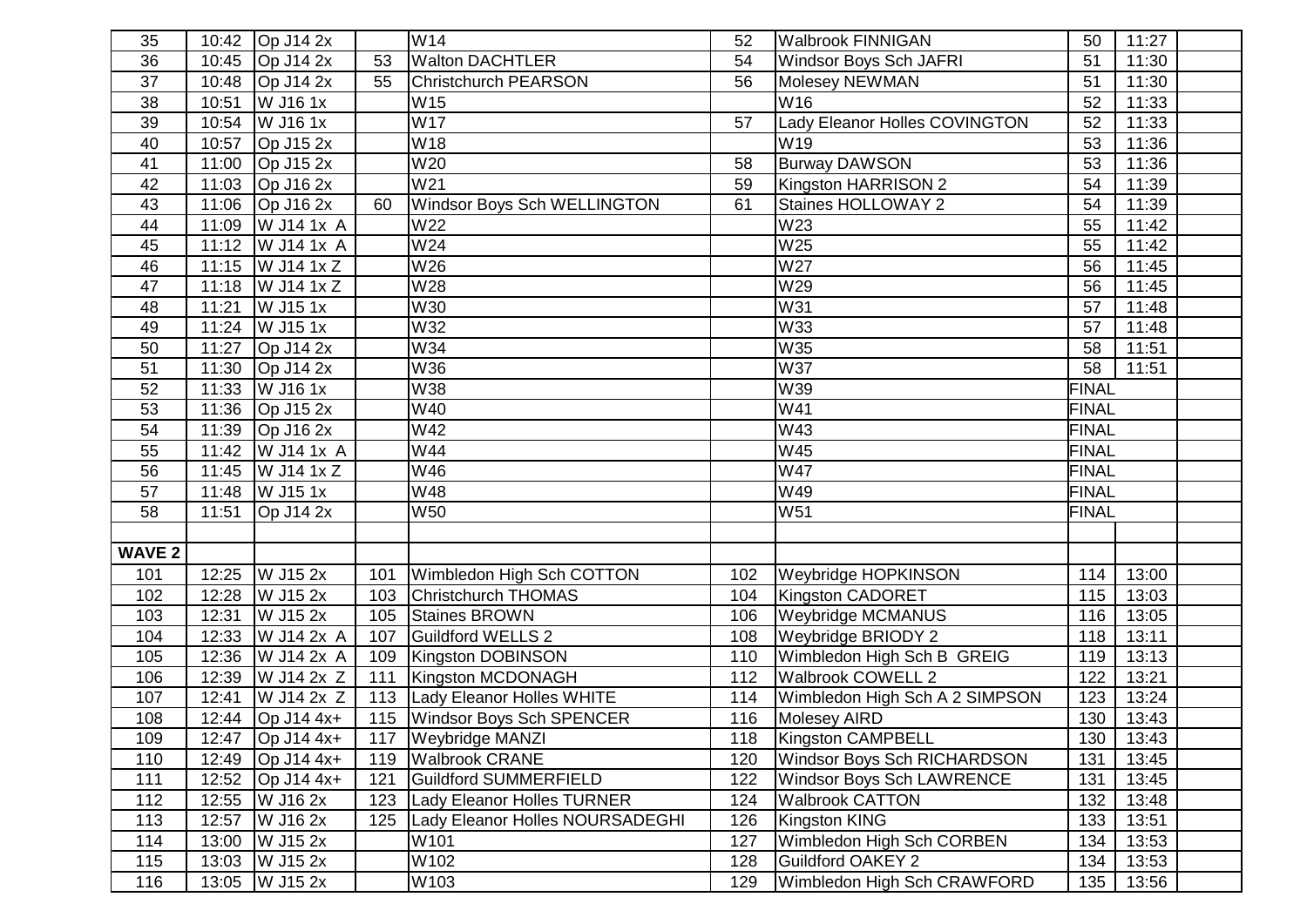| 117    |       | 13:08   W J15 2x        | 130 | Guildford WILLIAMS              | 131 | <b>Staines PINK</b>            | 135          | 13:56 |  |
|--------|-------|-------------------------|-----|---------------------------------|-----|--------------------------------|--------------|-------|--|
| 118    |       | 13:11   W J14 2x A      |     | W104                            | 132 | Lady Eleanor Holles D HANIEF   | 136          | 13:59 |  |
| 119    |       | 13:13   W J14 2x A      |     | W105                            | 133 | <b>Staines YOUNG</b>           | 136          | 13:59 |  |
| 120    |       | 13:16 W J14 2x A        | 134 | Christchurch PRICE              | 135 | <b>Kingston PARSONS</b>        | 137          | 14:01 |  |
| 121    |       | 13:19   W J14 2x A      | 136 | <b>Guildford CAMERON</b>        | 137 | Lady Eleanor Holles BALFOUR    | 137          | 14:01 |  |
| 122    | 13:21 | W J14 2x Z              |     | W106                            | 138 | Wimbledon High Sch C ENTWISTLE | 138          | 14:04 |  |
| 123    | 13:24 | W J14 2x Z              |     | W107                            | 139 | <b>Christchurch OZANNE</b>     | 138          | 14:04 |  |
| 124    |       | 13:27   W J14 2x Z      | 140 | Guildford PELLOWE               | 141 | Lady Eleanor Holles LUCZKIW    | 139          | 14:07 |  |
| 125    |       | 13:29   W J14 2x Z      | 142 | Guildford BOOTH                 | 143 | Molesey WELFORD                | 139          | 14:07 |  |
| 126    |       | 13:32 Op J15 4x+        | 144 | Molesey LEPPARD                 | 145 | Christchurch BRANGAN 2         | 141          | 14:12 |  |
| 127    |       | 13:35 Op J15 4x+        | 146 | Kingston PATEL                  | 147 | Windsor Boys Sch MUMFORD       | 141          | 14:12 |  |
| 128    |       | 13:37 Op J13 4x+        | 148 | <b>Guildford PENDRED</b>        | 149 | <b>Walton GOLDFINCH</b>        | 142          | 14:15 |  |
| 129    | 13:40 | $Op$ J13 4x+            | 150 | Guildford EDWARDS               | 151 | <b>Weybridge HALL</b>          | 142          | 14:15 |  |
| 130    |       | 13:43 Op J14 4x+        |     | W108                            |     | W109                           | 143          | 14:17 |  |
| 131    |       | 13:45   Op J14 4x+      |     | W110                            |     | W111                           | 143          | 14:17 |  |
| 132    |       | 13:48 W J16 2x          |     | W112                            | 152 | Kingston MARTIN                | 144          | 14:20 |  |
| 133    | 13:51 | W J16 2x                |     | W113                            | 153 | <b>Burway NEEDHAM</b>          | 144          | 14:20 |  |
| 134    |       | 13:53 $\sqrt{W}$ J15 2x |     | W114                            |     | W115                           | 145          | 14:23 |  |
| 135    |       | 13:56 W J15 2x          |     | W116                            |     | W117                           | 145          | 14:23 |  |
| 136    |       | 13:59   W J14 2x A      |     | W118                            |     | W119                           | 146          | 14:25 |  |
| 137    |       | 14:01   W J14 2x A      |     | W120                            |     | W121                           | 146          | 14:25 |  |
| 138    |       | 14:04 W J14 2x Z        |     | W122                            |     | W123                           | 147          | 14:28 |  |
| 139    |       | 14:07   W J14 2x Z      |     | W124                            |     | W125                           | 147          | 14:28 |  |
| 140    |       | 14:09 Mx J12 4x+        | 154 | <b>Guildford HANIN 2</b>        | 155 | <b>Weybridge BRIODY</b>        | <b>FINAL</b> |       |  |
| 141    |       | 14:12 Op J15 4x+        |     | W126                            |     | W127                           | <b>FINAL</b> |       |  |
| 142    |       | 14:15   Op J13 4x+      |     | W128                            |     | W129                           | <b>FINAL</b> |       |  |
| 143    |       | 14:17 Op J14 4x+        |     | W130                            |     | W131                           | <b>FINAL</b> |       |  |
| 144    |       | 14:20 W J16 2x          |     | W132                            |     | W133                           | <b>FINAL</b> |       |  |
| 145    |       | 14:23 $\sqrt{W}$ J15 2x |     | W134                            |     | W135                           | <b>FINAL</b> |       |  |
| 146    |       | 14:25 W J14 2x A        |     | W136                            |     | W137                           | <b>FINAL</b> |       |  |
| 147    |       | 14:28   W J14 2x Z      |     | W138                            |     | W139                           | <b>FINAL</b> |       |  |
|        |       |                         |     |                                 |     |                                |              |       |  |
| WAVE 3 |       |                         |     |                                 |     |                                |              |       |  |
| 201    |       | 15:00 Op J15 1x         |     | 201 Windsor Boys Sch CHOPRA     | 202 | Christchurch EVERETT           | 219          | 15:54 |  |
| 202    |       | 15:03 Op J15 1x         | 203 | <b>Windsor Boys Sch GASKELL</b> | 204 | <b>Christchurch INGREM</b>     | 219          | 15:54 |  |
| 203    |       | 15:06 Op J15 1x         | 205 | Windsor Boys Sch INGHAM         | 206 | <b>Guildford BENTLEY</b>       | 220          | 15:57 |  |
| 204    | 15:09 | $Op$ J15 1 $x$          | 207 | Burway DAWSON 2                 | 208 | <b>Walbrook LEVER</b>          | 220          | 15:57 |  |
| 205    |       | 15:12 Op J15 1x         | 209 | <b>Burway FINLAYSON</b>         | 210 | <b>Weybridge BurwayNS</b>      | 221          | 16:00 |  |
| 206    |       | 15:15 Op J15 1x         | 211 | Molesey DEJAHANG                | 212 | Windsor Boys Sch INGHAM 2      | 221          | 16:00 |  |
| 207    | 15:18 | $\overline{OP}$ J15 1x  | 213 | Mundener Rv 1912 DJEKOVIC       | 214 | Windsor Boys Sch MUMFORD 2     | 222          | 16:03 |  |
| 208    | 15:21 | Op J15 1x               | 215 | Christchurch BRANGAN            | 216 | <b>Windsor Boys Sch WALKER</b> | 222          | 16:03 |  |
| 209    |       | 15:24   W J14 4x+       | 217 | Kingston PARKINS GODWIN         | 218 | <b>Walbrook GRIGG</b>          | 223          | 16:06 |  |